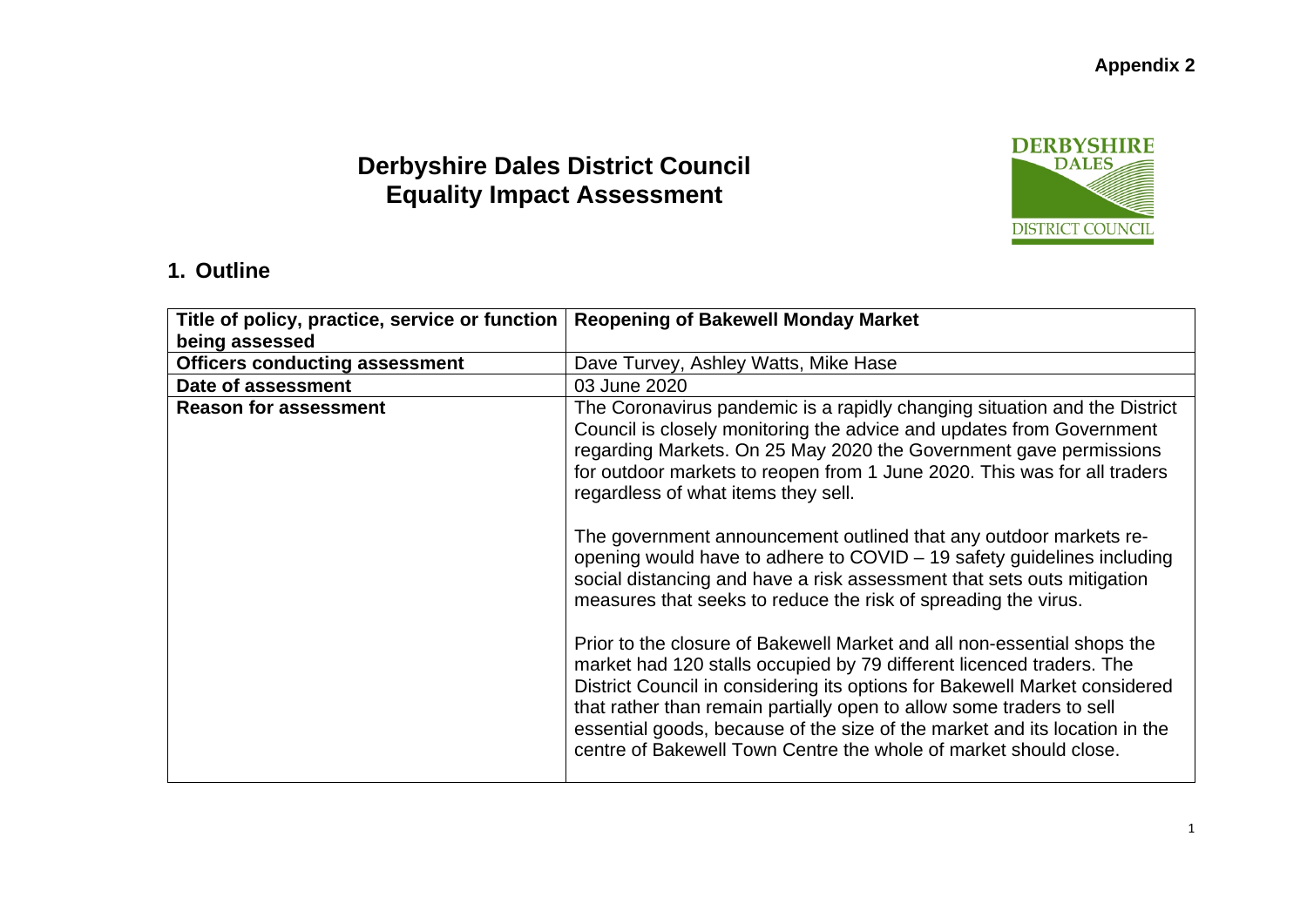|                                                 | A report to the Emergency Committee to be held on 11th June                |
|-------------------------------------------------|----------------------------------------------------------------------------|
|                                                 | recommends the re-opening of Bakewell Market with appropriate safety       |
|                                                 | measures in place to achieve COVID – 19 standards. If approved the         |
|                                                 | number of stalls available will be reduced to a maximum of 90 and          |
|                                                 | reduced hours of operation.                                                |
| What is the purpose of this policy, practice,   | Bakewell is a thriving market town, with a stall and livestock market that |
| service or function? (specify aims and          | both define its role within the wider hinterland.                          |
| objectives)                                     |                                                                            |
|                                                 |                                                                            |
|                                                 | Bakewell Market provides an opportunity for market traders to sell a wide  |
|                                                 | range of goods to both residents and visitors. This provides an income to  |
|                                                 | the market traders, boosts tourism and adds value to the local economy. It |
|                                                 | also provides an alternative local shopping facility for public.           |
| Are there any other organisations involved      | No. National Market Traders Federation and National Association of British |
| in its implementation?                          | Markets Authorities have provided guidelines for market operators and      |
|                                                 | traders which have been used to undertake a suitable risk assessment.      |
| Main customer groups (beneficiaries) /          | Traders, Local Businesses, and Members of the Public                       |
| stakeholders                                    |                                                                            |
| <b>Customer Groups</b>                          | <b>Other stakeholders</b>                                                  |
| <b>Market Traders</b>                           | <b>Bakewell Town Council</b>                                               |
| Members of the Public                           | <b>Elected Members</b>                                                     |
| Visitors to Bakewell and Derbyshire Dales       |                                                                            |
| <b>Which other District Council departments</b> | Community & Environmental Service - Events Team responsible for            |
| are affected by the policy, practice, service   | overseeing the management of Bakewell Market, Legal will be required to    |
| or function? Do any of the objectives           | prepare new licences for the Market Traders and Finance to oversee the     |
| directly support or hinder another activity?    | collection of the relevant fees.                                           |
|                                                 |                                                                            |

# **2. Assessing relevance to the general equality duty**

| The General Equality Duty has three aims which require the District Council to have due   | Tick those which |
|-------------------------------------------------------------------------------------------|------------------|
| regard to the need to:                                                                    | are relevant     |
| Eliminate unlawful discrimination (both direct or indirect), harassment and victimisation |                  |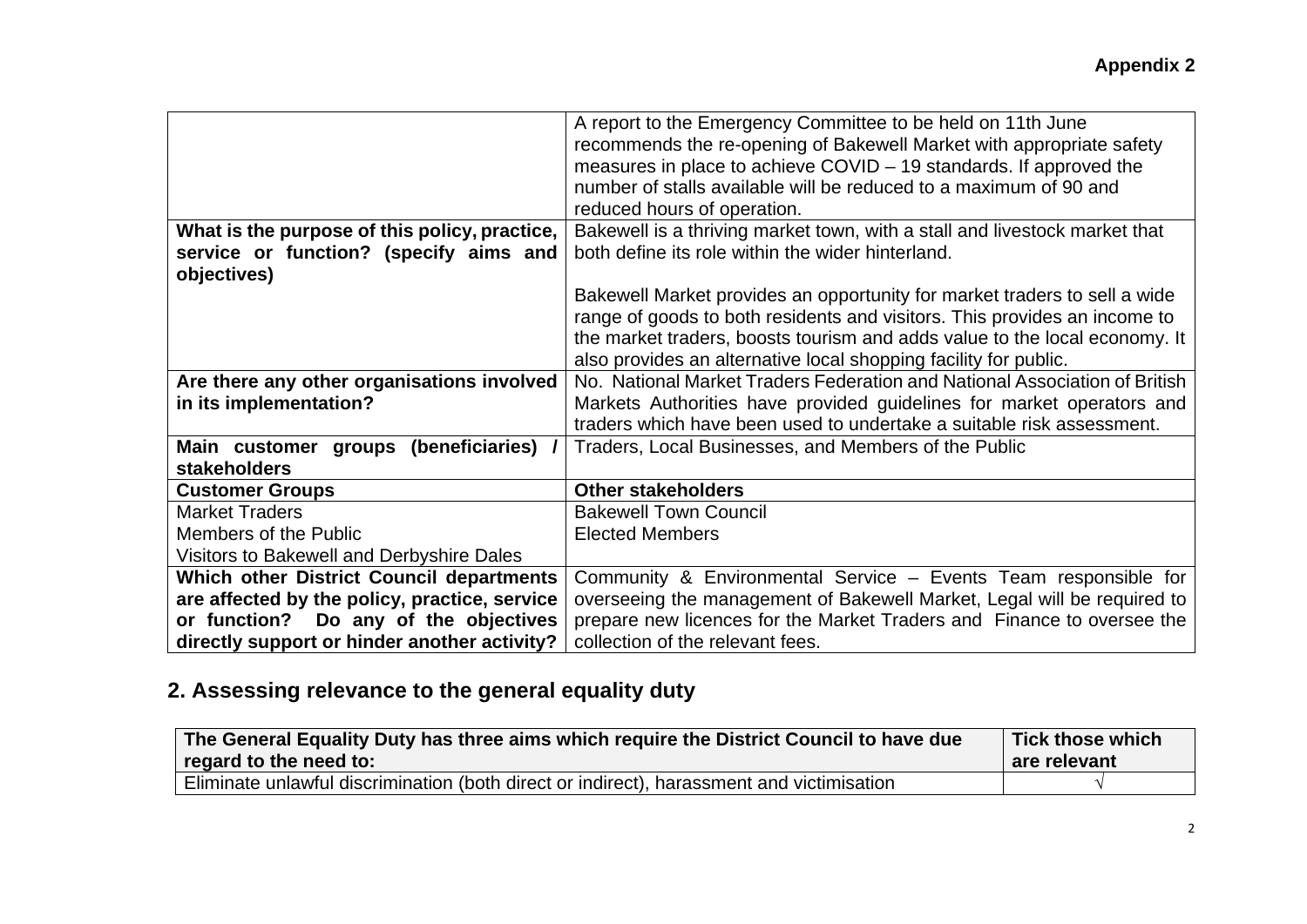| The General Equality Duty has three aims which require the District Council to have due          | <b>Tick those which</b> |
|--------------------------------------------------------------------------------------------------|-------------------------|
| regard to the need to:                                                                           | are relevant            |
|                                                                                                  |                         |
| Advance equality of opportunity between all persons by                                           |                         |
| removing or minimising disadvantages suffered by protected groups;                               |                         |
| taking steps to meet the needs of people from protected groups where these are different         |                         |
| from the needs of other people                                                                   |                         |
| encouraging people from protected groups to participate in public life or other activities where |                         |
| participation is disproportionately low                                                          |                         |
| Foster good relations between different groups                                                   |                         |
|                                                                                                  |                         |

## **3. What existing information / data do you have / monitor about different diverse groups in relation to this policy, practice, service or function?**

Eg: previous EIA's, reports, consultation, surveys, demographic data etc.

| <b>Information / Data</b>                                                                                                                                             | When and how<br>collected                                                            | <b>Source</b>                                          | What it tells you                                                       | <b>Gaps</b> |
|-----------------------------------------------------------------------------------------------------------------------------------------------------------------------|--------------------------------------------------------------------------------------|--------------------------------------------------------|-------------------------------------------------------------------------|-------------|
| <b>Derbyshire Dales Equalities</b><br>Profile (available national and<br>local data) via intranet:<br>http://sidd.derbyshiredales.gov.<br>uk/sidd/index.php/documents | Census 2011<br>national survey<br>of all<br>households<br><b>National statistics</b> | <b>ONS</b><br><b>DWP</b><br><b>NOMIS</b><br><b>ONS</b> | Analysis of key<br>demographic data<br>relating to protected<br>groups  |             |
| <b>Derbyshire Dales Equality</b><br>Information published on<br>website:<br>http://www.derbyshiredales.go                                                             | Census 2011<br>Monitoring data<br>collected by services                              | <b>ONS</b><br><b>DDDC</b>                              | Summary profile of<br>Census 2011 data<br>Equalities monitoring<br>data |             |
| v.uk/your-                                                                                                                                                            |                                                                                      |                                                        | employees                                                               |             |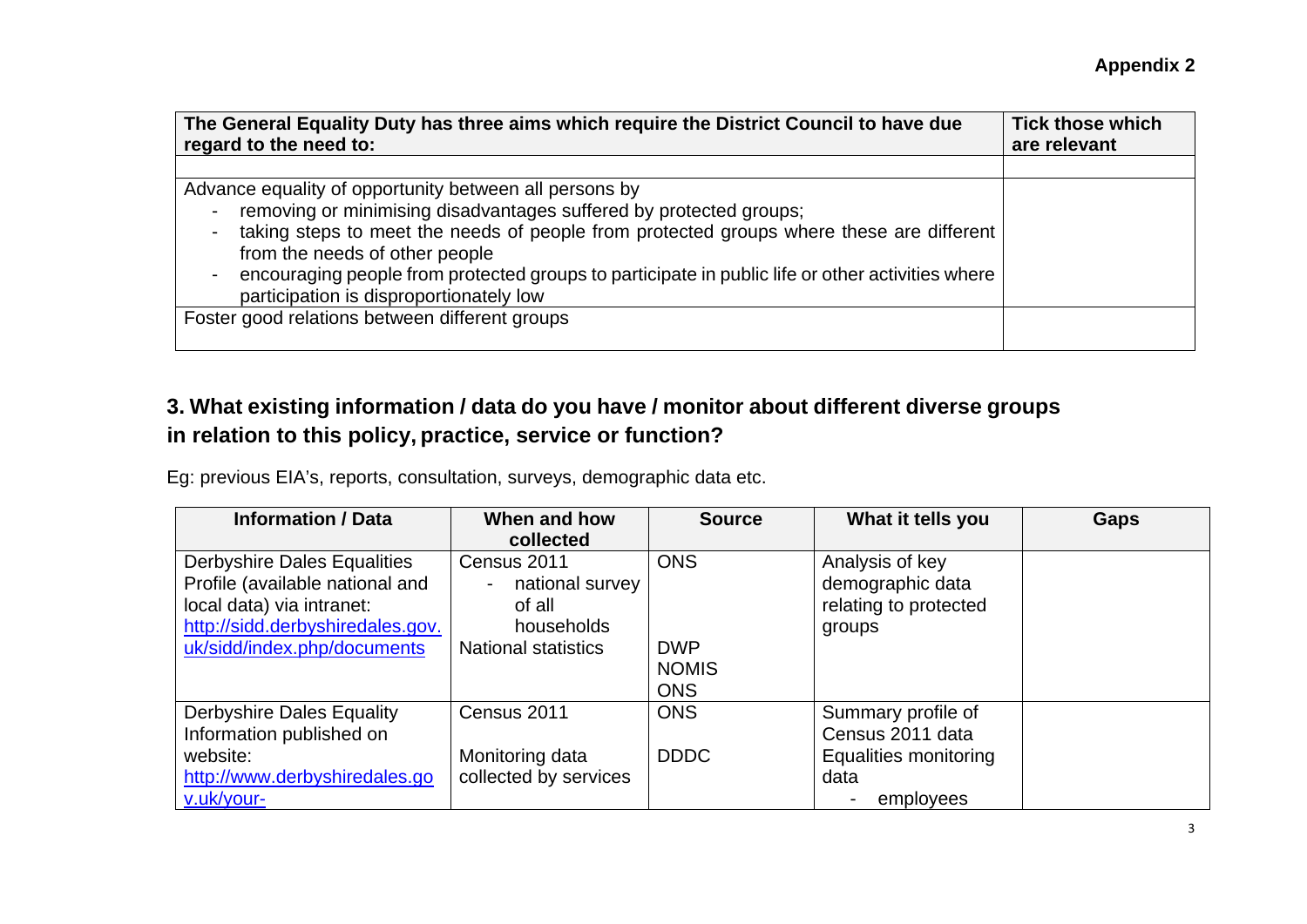| <b>Information / Data</b>                   | When and how<br>collected    | <b>Source</b> | What it tells you                         | <b>Gaps</b> |
|---------------------------------------------|------------------------------|---------------|-------------------------------------------|-------------|
| council/equalities/equality-<br>information | (in-house and<br>outsourced) |               | customer<br>satisfaction with<br>services |             |
|                                             |                              |               |                                           |             |
|                                             |                              |               |                                           |             |
|                                             |                              |               |                                           |             |
|                                             |                              |               |                                           |             |

### **4. Based on the evidence above, does the policy, practice, service or function have a positive or negative impact on any protected group(s)?**

| <b>Protected groups</b>                                              | <b>Positive effects</b>                                                                                                                                                                                                                                                    | <b>Negative effects</b>                                                                                | <b>Improvement actions</b>                                    |
|----------------------------------------------------------------------|----------------------------------------------------------------------------------------------------------------------------------------------------------------------------------------------------------------------------------------------------------------------------|--------------------------------------------------------------------------------------------------------|---------------------------------------------------------------|
| Age                                                                  | Markets are traditionally used by<br>the older generation and can<br>provide a safe outside area to<br>shop for essential items. Markets<br>can also provide a social benefit<br>within the community to many<br>residents who may have been<br>isolating during lockdown. |                                                                                                        |                                                               |
| <b>Disability or long</b><br>term ill heath                          | The proposed Market one way<br>system will require people to go                                                                                                                                                                                                            | As the number of public allowed<br>the market will be<br>enter<br>t∩                                   | Market<br>have<br>team<br>will<br>access to a small amount of |
| Physical disabilities,<br>sensory impairments,<br>limiting long-term | all the way round the market<br>thereby having the potential to<br>increase the distance visitors to                                                                                                                                                                       | restricted to allow for social<br>distancing to be adhered there is<br>the potential that visitors may | chairs if someone needs to<br>sit whilst in the queue.        |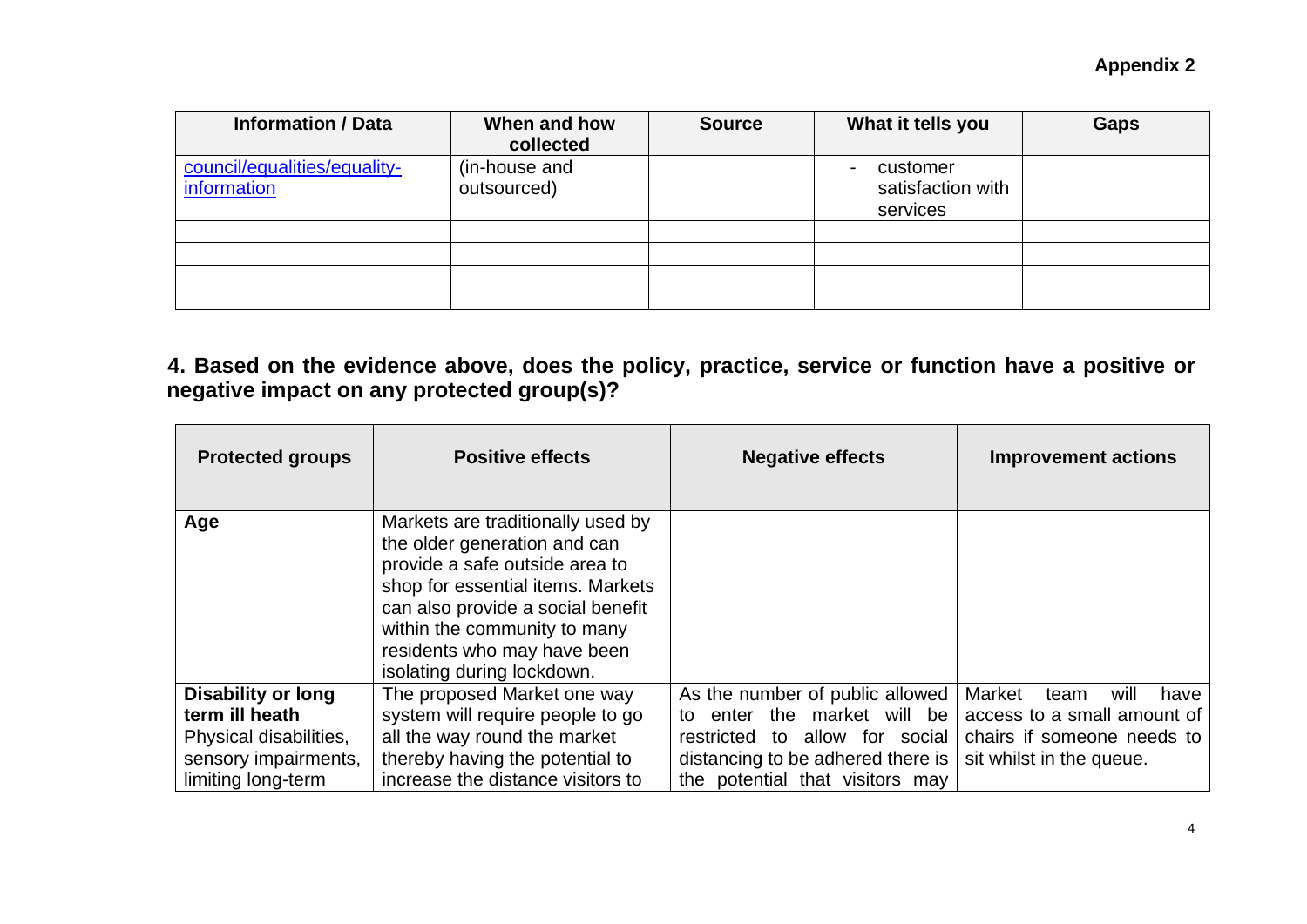| <b>Protected groups</b>                                        | <b>Positive effects</b>                                                                                                                                                                                                                                                                                                                                                              | <b>Negative effects</b>                                                                                                         | <b>Improvement actions</b>                                                                                                                               |
|----------------------------------------------------------------|--------------------------------------------------------------------------------------------------------------------------------------------------------------------------------------------------------------------------------------------------------------------------------------------------------------------------------------------------------------------------------------|---------------------------------------------------------------------------------------------------------------------------------|----------------------------------------------------------------------------------------------------------------------------------------------------------|
| illnesses, learning<br>disabilities or mental<br>health issues | the market may have to walk<br>which might affect some people<br>with limited mobility this is offset<br>by the fact that the new market<br>plan will allow social distancing<br>with wider aisles that will allow for<br>more movement around the<br>market for those with mobility<br>problems.                                                                                    | have to queue to enter the<br>market because it is likely to take<br>longer for people to move round<br>the market once inside. | For safety reasons small<br>exits will be available<br>throughout the market to<br>allow people to leave at<br>different sections through<br>the market. |
| Race / ethnic<br>groups                                        | Positive impact on market traders<br>in ethnic groups.<br>Positive impact on BEM<br>residents, visitors and businesses<br>which benefit from goods &<br>services sold through Bakewell<br>Market.                                                                                                                                                                                    |                                                                                                                                 |                                                                                                                                                          |
| Women or men                                                   | Licenced Traders are both male<br>and female. Both male and<br>female traders will both equally<br>benefit financially by the re-<br>opening of the market at a time of<br>significant economic difficulty.<br>Visitors to the market are both<br>men and women. The re-opening<br>of the market will have a positive<br>impact on those residents,<br>visitors and businesses which |                                                                                                                                 |                                                                                                                                                          |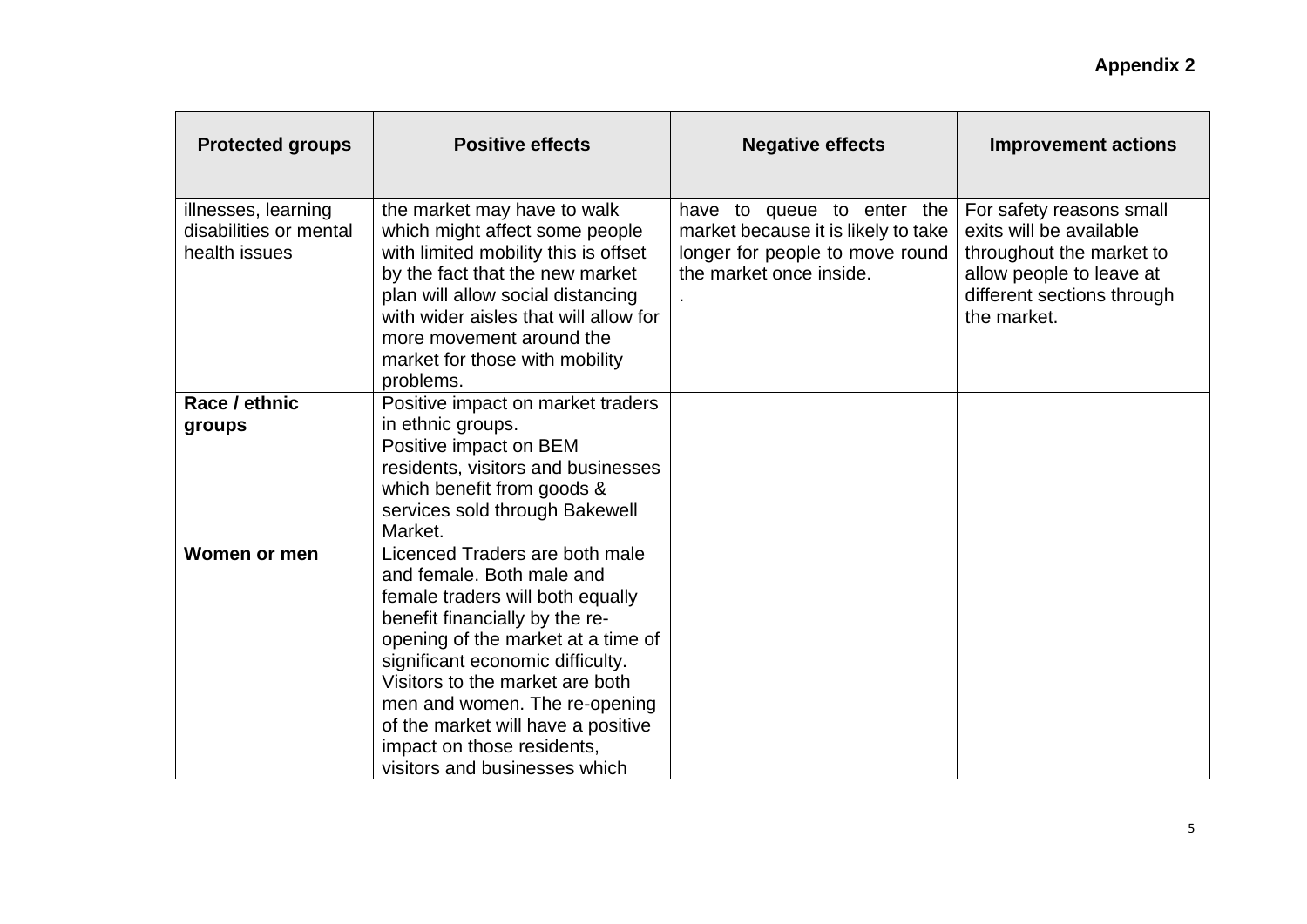| <b>Protected groups</b>                                                                             | <b>Positive effects</b>                    | <b>Negative effects</b> | <b>Improvement actions</b> |
|-----------------------------------------------------------------------------------------------------|--------------------------------------------|-------------------------|----------------------------|
|                                                                                                     | benefit from goods & services<br>provided. |                         |                            |
| <b>Sexual orientation</b>                                                                           | N/A                                        |                         |                            |
| <b>Religion or belief</b><br>(including non<br>belief)                                              | N/A                                        |                         |                            |
| <b>Transgender</b><br>(including people)<br>planning to or going<br>through gender<br>reassignment) | N/A                                        |                         |                            |
| <b>Pregnancy and</b><br>maternity (including<br>maternity and<br>paternity leave                    | N/A                                        |                         |                            |

# **4a. Are there any local priority groups / factors which should be considered?**

| <b>Other factors</b> | <b>Positive effects</b>                                                                                                                 | <b>Negative effects</b> | <b>Improvement actions</b> |
|----------------------|-----------------------------------------------------------------------------------------------------------------------------------------|-------------------------|----------------------------|
| <b>Rural areas</b>   | <b>Bakewell Market provides</b><br>a shopping opportunity for<br>essential and non-<br>essential shopping items<br>for local residents. |                         |                            |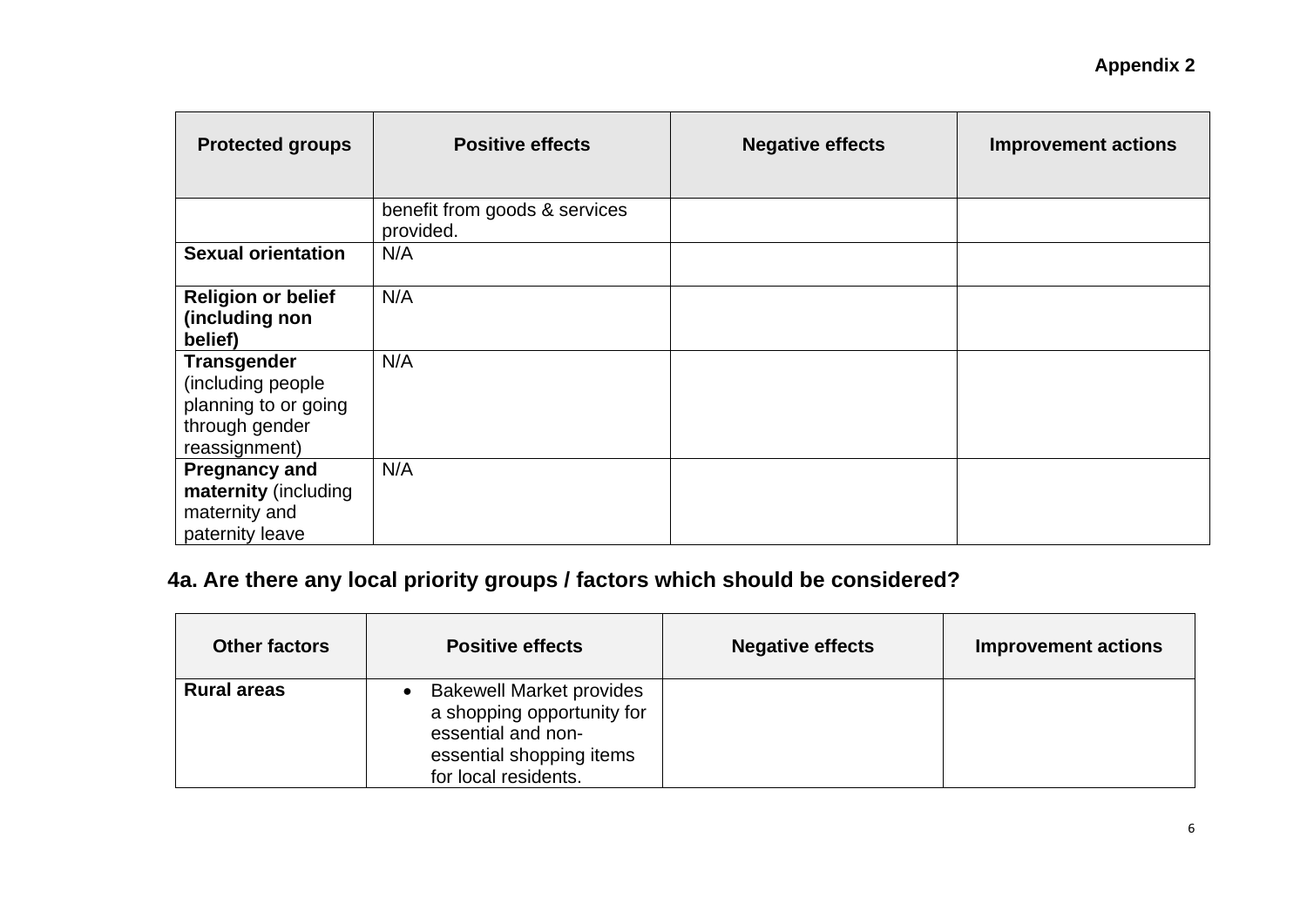| <b>Other factors</b>     | <b>Positive effects</b>                                                                                                                                                                                                                                                                                                                                                                       | <b>Negative effects</b> | <b>Improvement actions</b> |
|--------------------------|-----------------------------------------------------------------------------------------------------------------------------------------------------------------------------------------------------------------------------------------------------------------------------------------------------------------------------------------------------------------------------------------------|-------------------------|----------------------------|
|                          | <b>Bakewell market attracts</b><br>$\bullet$<br>visitors to the area<br>boosting the local<br>economy.<br>The continuation of<br>$\bullet$<br><b>Bakewell Market and its</b><br>success maintains<br>Bakewell's status of a<br>thriving market town.                                                                                                                                          |                         |                            |
| Poverty /<br>deprivation | <b>Bakewell Market will</b><br>$\bullet$<br>provide an opportunity for<br>local traders to restart their<br>business which have<br>suffered significant<br>financial hardship as a<br>result of COVID-19.<br><b>Bakewell Market will also</b><br>$\bullet$<br>boost trade to local shops<br>by attracting people to the<br>area as well as<br>encouraging local<br>residents to shop locally. |                         |                            |

### **5. Consultation and engagement**

Do we need to seek the views of others and if so, who? If not, please explain why.

The District Council has discussed the re-opening of the market with the licenced traders, and the options for re-opening the market with the National Market Traders Federation. Some of the measures being used came from discussions with The National Association of British Market Authorities members. If re-opening of the market is approved further